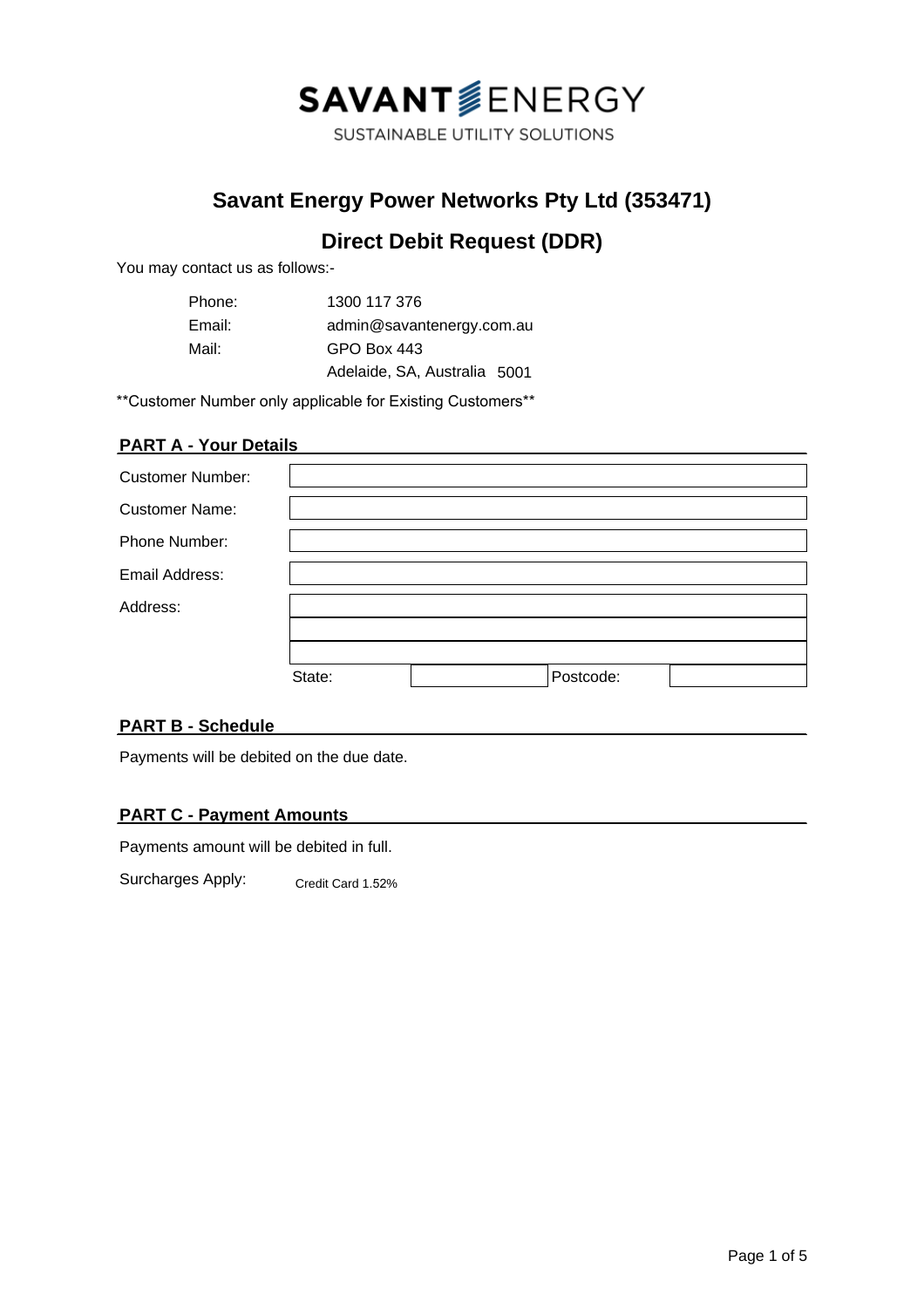# **SAVANT**SENERGY

SUSTAINABLE UTILITY SOLUTIONS

### **PART D - Cheque/Savings Accountor Credit Card Authorisation**

❏ I/We request and authorise Savant Energy Power Networks Pty Ltd (353471) to arrange, through its own financial institution, a debit to your nominated account any amount Savant Energy Power Networks Pty Ltd (353471), has deemed payable by you. This debit or charge will be made through the Bulk Electronic Clearing System (BECS) from your account held at the financial institution you have nominated below and will be subject to the terms and conditions of the Direct Debit Request Service Agreement.

| Financial Institution: |  |   |  |  |  |  |  |  |
|------------------------|--|---|--|--|--|--|--|--|
| Branch:                |  |   |  |  |  |  |  |  |
| <b>Account Name:</b>   |  |   |  |  |  |  |  |  |
| BSB No.                |  | - |  |  |  |  |  |  |
| Account Number:        |  |   |  |  |  |  |  |  |

I/We request and authorise Acknowledement. By signing and/or providing us with a valid instruction in respect to your Direct Debit Request, you have understood and agreed to the terms and conditions governing the debit arrangements between you and Savant Energy Power Networks Pty Ltd as set out in this Request and in your Direct Debit Request Service Agreement.

| Signature: | Date: |  |
|------------|-------|--|
| Signature: | Date: |  |

If debiting from a joint bank account, both signatures are required.

OR

❏ I request you Savant Energy Power Networks Pty Ltd to arrange for funds to be debited from my nominated credit card according to the schedule specified above and attached Direct Debit Service Agreement.

| <b>Credit Card Number:</b> |   |  |  |  |       |  |  |  |  |
|----------------------------|---|--|--|--|-------|--|--|--|--|
| <b>Expiry Date:</b>        | M |  |  |  |       |  |  |  |  |
| Cardholder Name:           |   |  |  |  |       |  |  |  |  |
| Signature:                 |   |  |  |  | Date: |  |  |  |  |
|                            |   |  |  |  |       |  |  |  |  |

#### **Completed Application**

Return your completed application by mail to:-

| Mail: | GPO Box 443             |      |
|-------|-------------------------|------|
|       | Adelaide, SA, Australia | 5001 |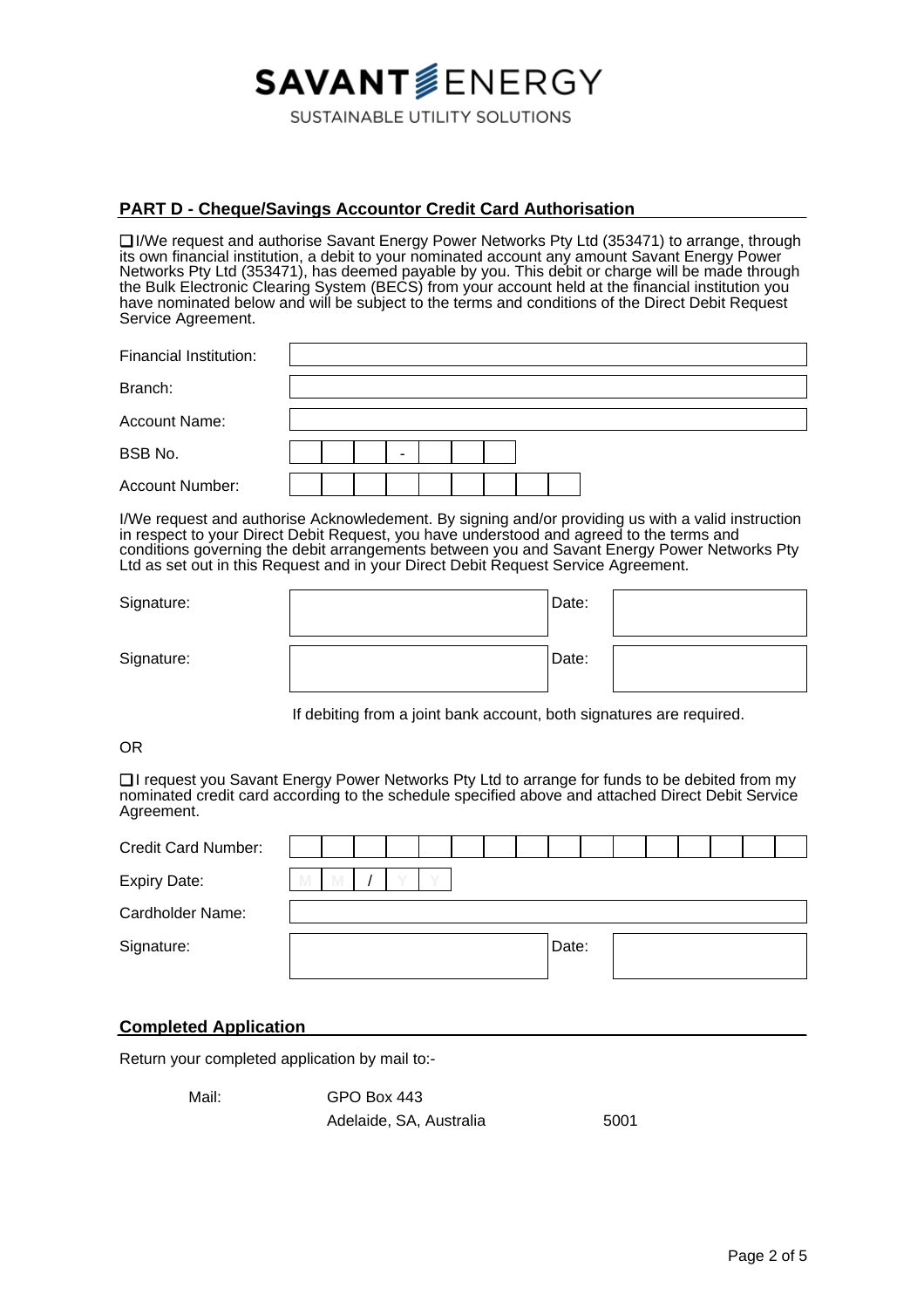## **Customer Direct Debit Request (DDR) Service Agreement**

This is your Direct Debit Service Agreement with Savant Energy Power Networks Pty Ltd (353471) 31 604 736 638. It explains what your obligations are when undertaking a Direct Debit arrangement with us. It also details what our obligations are to you as your Direct Debit provider.

**SAVANT**SENERGY

**SUSTAINABLE UTILITY SOLUTIONS** 

Please keep this agreement for future reference. It forms part of the terms and conditions of your Direct Debit Request (DDR) and should be read in conjunction with your DDR authorisation.

#### **How to Contact Us**

#### **Enquiries**

You can contact us directly or alternatively contact your financial institution. These should be made at least 7 working days prior to the next scheduled drawing date. You may contact us as follows:-

Phone: 1300 117 376

Email: admin@savantenergy.com.au

Mail: **GPO Box 443** Adelaide, SA, Australia 5001

All communication addressed to us should include your Customer Number.

#### **Definitions**

**account** means the account held at your financial institution from which we are authorised to arrange for funds to be debited.

**agreement** means this Direct Debit Request Service Agreement between you and us.

**banking day** means a day other than a Saturday or a Sunday or a public holiday listed throughout Australia.

**debit day** means the day that payment by you to us is due.

**debit payment** means a particular transaction where a debit is made.

**direct debit request** means the Direct Debit Request between us and you.

**us** or **we** means Savant Energy Power Networks Pty Ltd (353471) you have authorised by requesting a Direct Debit Request.

**you** means the customer who has signed or authorised by other means the Direct Debit Request.

**your financial institution** means the financial institution nominated by you on the DDR at which the account is maintained.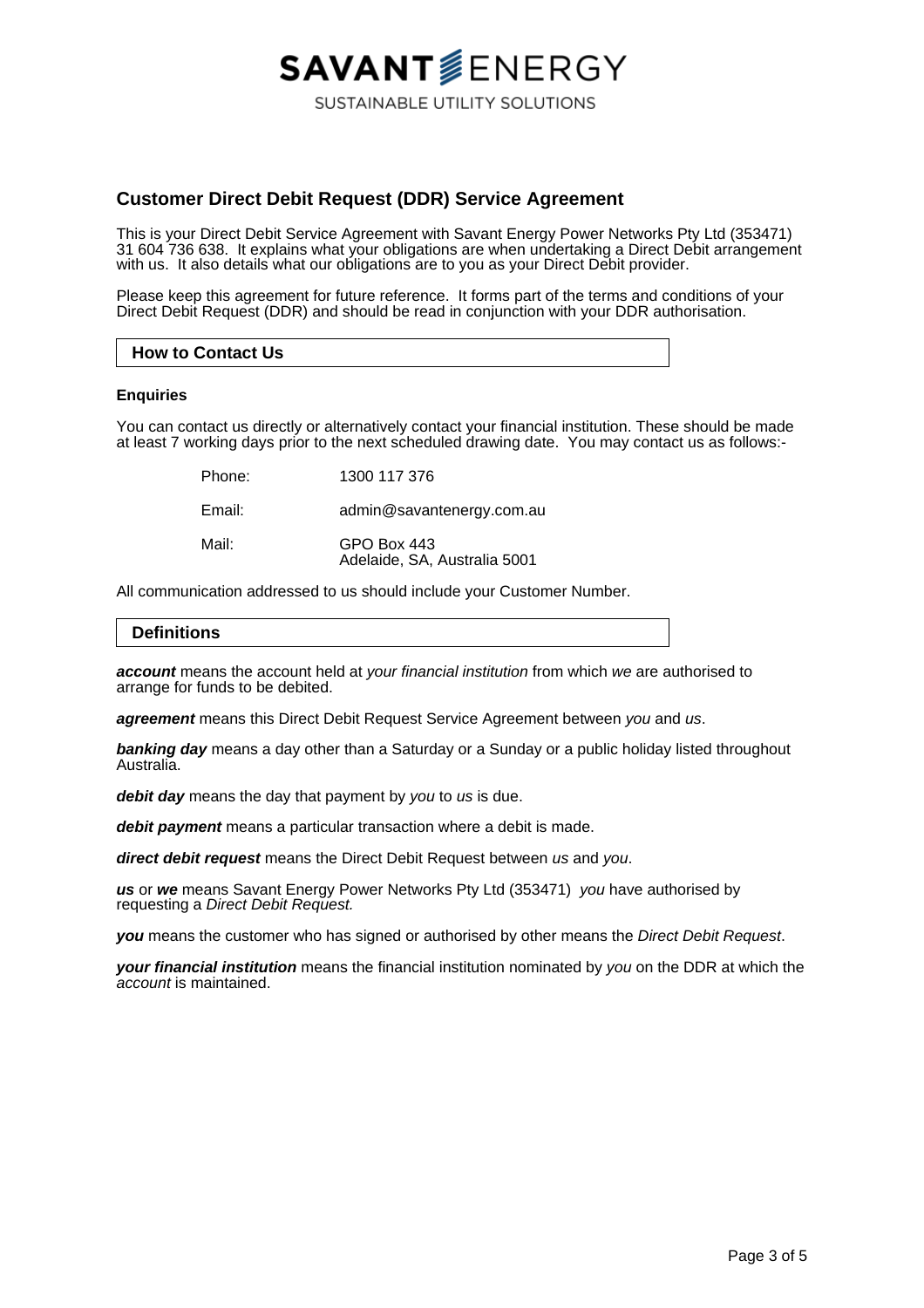#### **Debiting your account**

By signing a Direct Debit Request or by providing us with a valid instruction, you have authorised us to arrange for funds to be debited from your *account*. You should refer to the Direct Debit Request and this *agreement* for the terms of the arrangement between us and you.

**SAVANT**SENERGY

SUSTAINABLE UTILITY SOLUTIONS

We will only arrange for funds to be debited from your account as authorised in the Direct Debit Request.

#### **or**

We will only arrange for funds to be debited from your account if we have sent to the address nominated by you in the Direct Debit Request, a billing advice which specifies the amount payable by you to us and when it is due.

If the debit day falls on a day that is not a banking day, we may direct your financial institution to debit your account on the following banking day. If you are unsure about which day your account has or will be debited you should ask your financial institution.

#### **Amendments by us**

We may vary any details of this agreement or a Direct Debit Request at any time by giving you at least **fourteen (14) days** written notice.

#### **Amendments by you**

You may change, stop or defer a *debit payment*, or terminate this agreement by providing us with at least 7 days notification by writing to:

GPO Box 443 Adelaide, SA, Australia 5001

#### **or**

by telephoning us on 1300 117 376 during business hours;

#### **or**

arranging it through your financial institution, which is required to act promptly on your instructions.

#### **Your obligations**

It is your responsibility to ensure that there are sufficient clear funds available in your account to allow a debit payment to be made in accordance with the Direct Debit Request.

If there are insufficient clear funds in your account to meet a debit payment.

- you may be charged a fee and/or interest by your financial institution;
- you may also incur fees or charges imposed or incurred by us; and
- you must arrange for the *debit payment* to be made by another method or arrange for sufficient clear funds to be in your account by an agreed time so that we can process the debit payment.

You should check your account statement to verify that the amounts debited from your account are correct.